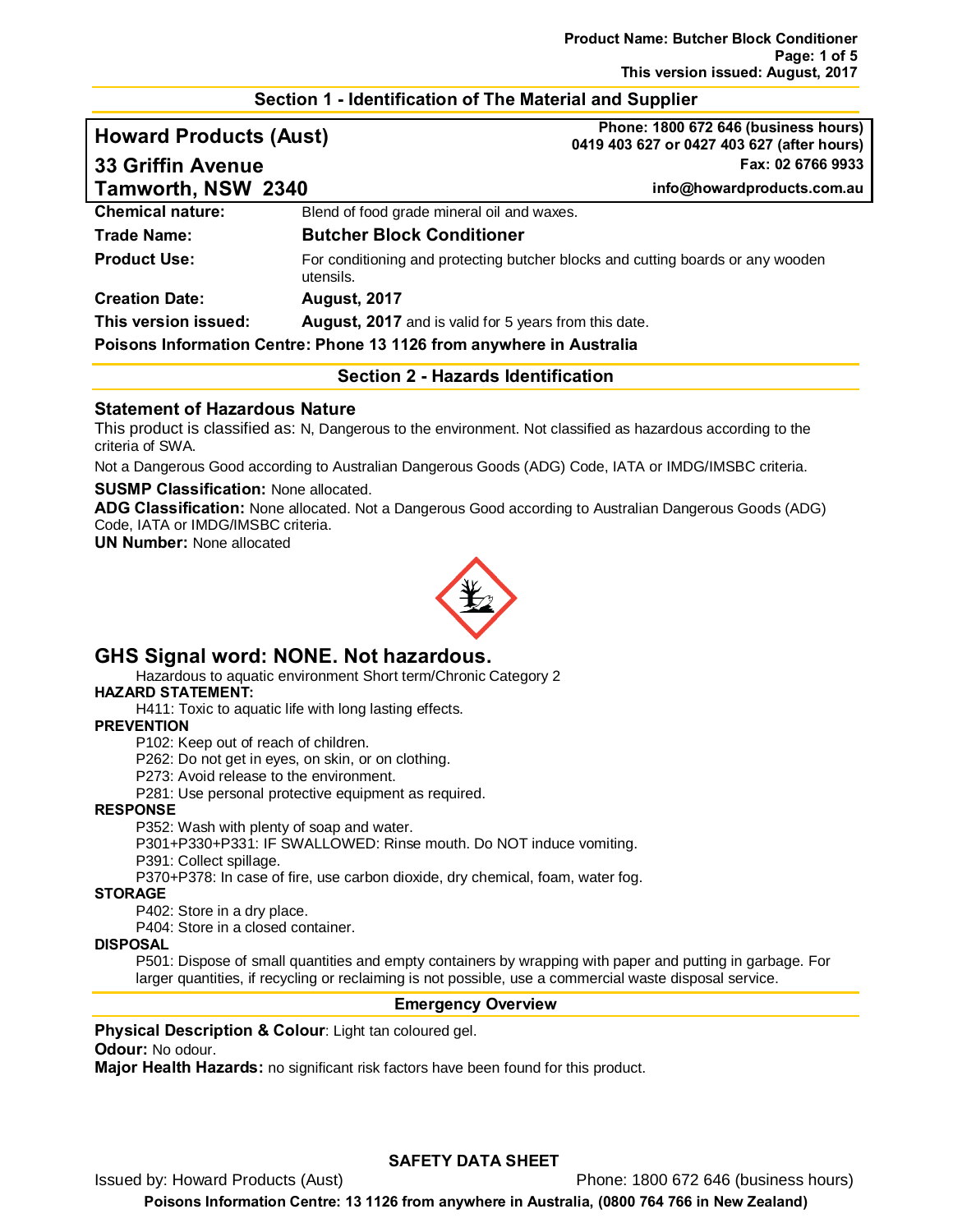| Ingredients        | <b>CAS No</b> | Conc.%     |         | TWA $(mg/m^3)$ STEL $(mg/m^3)$ |
|--------------------|---------------|------------|---------|--------------------------------|
| Liquid hydrocarbon | 8042-47-5     | >75        | not set | not set                        |
| Beeswax            | 8012-89-3     | $1.0 - 10$ | not set | not set                        |
| Carnauba wax       | 8015-86-9     | $1.0 - 10$ | not set | not set                        |

**Section 3 - Composition/Information on Ingredients**

This is a commercial product whose exact ratio of components may vary slightly. Minor quantities of other non hazardous ingredients are also possible.

The SWA TWA exposure value is the average airborne concentration of a particular substance when calculated over a normal 8 hour working day for a 5 day working week. The STEL (Short Term Exposure Limit) is an exposure value that may be equalled (but should not be exceeded) for no longer than 15 minutes and should not be repeated more than 4 times per day. There should be at least 60 minutes between successive exposures at the STEL. The term "peak "is used when the TWA limit, because of the rapid action of the substance, should never be exceeded, even briefly.

## **Section 4 - First Aid Measures**

## **General Information:**

You should call The Poisons Information Centre if you feel that you may have been poisoned, burned or irritated by this product. The number is 13 1126 from anywhere in Australia (0800 764 766 in New Zealand) and is available at all times. Have this SDS with you when you call.

**Inhalation:** First aid is not generally required. If in doubt, contact a Poisons Information Centre or a doctor.

**Skin Contact:** Irritation is unlikely. However, if irritation does occur, flush with lukewarm, gently flowing water for 5 minutes or until chemical is removed.

**Eye Contact:** No effects expected. If irritation does occur, flush contaminated eye(s) with lukewarm, gently flowing water for 5 minutes or until the product is removed. Obtain medical advice if irritation becomes painful or lasts more than a few minutes. Take special care if exposed person is wearing contact lenses.

**Ingestion:** If product is swallowed or gets in mouth, do NOT induce vomiting; wash mouth with water and give some water to drink. If symptoms develop, or if in doubt contact a Poisons Information Centre or a doctor.

# **Section 5 - Fire Fighting Measures**

**Fire and Explosion Hazards**: The major hazard in fires is usually inhalation of heated and toxic or oxygen deficient (or both), fire gases. There is no risk of an explosion from this product under normal circumstances if it is involved in a fire. Violent steam generation or eruption may occur upon application of direct water stream on hot liquids. Vapours from this product are heavier than air and may accumulate in sumps, pits and other low-lying spaces, forming potentially explosive mixtures. They may also flash back considerable distances.

Fire decomposition products from this product may be toxic if inhaled. Take appropriate protective measures. **Extinguishing Media:** In case of fire, use carbon dioxide, dry chemical, foam, water fog.

**Fire Fighting:** If a significant quantity of this product is involved in a fire, call the fire brigade.

**Flash point:** 166°C (Cleveland open Cup) ASTM D 92

| <b>Upper Flammability Limit:</b> | No data.                                      |
|----------------------------------|-----------------------------------------------|
| Lower Flammability Limit:        | No data.                                      |
| <b>Autoignition temperature:</b> | No data.                                      |
| <b>Flammability Class:</b>       | Not flammable (GHS); C2 combustible (AS 1940) |
|                                  |                                               |

# **Section 6 - Accidental Release Measures**

**Accidental release:** This product is sold in small packages, and the accidental release from one of these is not usually a cause for concern. For minor spills, clean up, rinsing to sewer and put empty container in garbage. Although no special protective clothing is normally necessary because of occasional minor contact with this product, it is good practice to wear impermeable gloves when handling chemical products. In the event of a major spill, prevent spillage from entering drains or water courses and call emergency services.

# **Section 7 - Handling and Storage**

**Handling:** Keep exposure to this product to a minimum, and minimise the quantities kept in work areas. Check Section 8 of this SDS for details of personal protective measures, and make sure that those measures are followed. The measures detailed below under "Storage" should be followed during handling in order to minimise risks to persons using the product in the workplace. Also, avoid contact or contamination of product with incompatible materials listed in Section 10.

**Storage:** Make sure that containers of this product are kept tightly closed. Keep containers dry and away from water. Make sure that the product does not come into contact with substances listed under "Incompatibilities" in Section 10.

## **SAFETY DATA SHEET**

Issued by: Howard Products (Aust) Phone: 1800 672 646 (business hours) **Poisons Information Centre: 13 1126 from anywhere in Australia, (0800 764 766 in New Zealand)**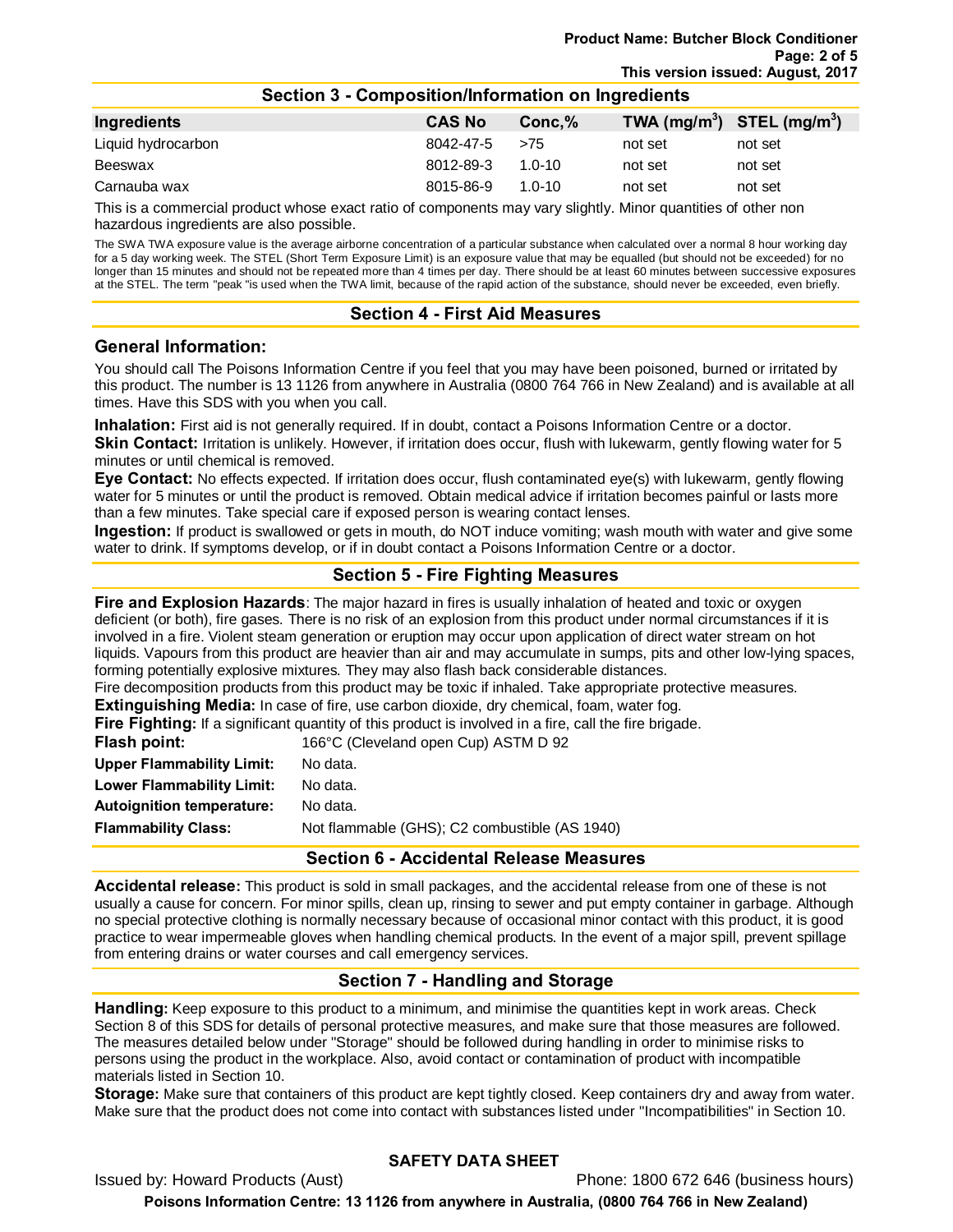Some liquid preparations settle or separate on standing and may require stirring before use. Check packaging - there may be further storage instructions on the label.

# **Section 8 - Exposure Controls and Personal Protection**

The following Australian Standards will provide general advice regarding safety clothing and equipment:

Respiratory equipment: **AS/NZS 1715**, Protective Gloves: **AS 2161**, Occupational Protective Clothing: AS/NZS 4501 set 2008, Industrial Eye Protection: **AS1336** and **AS/NZS 1337**, Occupational Protective Footwear: **AS/NZS2210**.

#### **SWA Exposure Limits TWA (mg/m3**

## **) STEL (mg/m3 )**

Exposure limits have not been established by SWA for any of the significant ingredients in this product.

No special equipment is usually needed when occasionally handling small quantities. The following instructions are for bulk handling or where regular exposure in an occupational setting occurs without proper containment systems.

**Ventilation:** This product should only be used in a well ventilated area. If natural ventilation is inadequate, use of a fan is suggested.

**Eye Protection:** Eye protection such as protective glasses or goggles is recommended when this product is being used.

**Skin Protection:** The information at hand indicates that this product is not harmful and that normally no special skin protection is necessary. However, we suggest that you routinely avoid contact with all chemical products and that you wear suitable gloves (preferably elbow-length) when lengthy skin contact is likely.

**Protective Material Types:** We suggest that protective clothing be made from the following materials: rubber, Viton, nitrile.

**Respirator:** Usually, no respirator is necessary when using this product. However, if you have any doubts consult the Australian Standard mentioned above.

Safety deluge showers should, if practical, be provided near to where this product is being handled commercially.

## **Section 9 - Physical and Chemical Properties:**

| <b>Physical Description &amp; colour:</b> | Light tan coloured gel.                          |
|-------------------------------------------|--------------------------------------------------|
| Odour:                                    | No odour.                                        |
| <b>Boiling Point:</b>                     | Not available.                                   |
| <b>Freezing/Melting Point:</b>            | No specific data. Liquid at normal temperatures. |
| <b>Volatiles:</b>                         | No data.                                         |
| <b>Vapour Pressure:</b>                   | Negligible at normal ambient temperatures.       |
| <b>Vapour Density:</b>                    | No data.                                         |
| <b>Specific Gravity:</b>                  | 0.84                                             |
| <b>Water Solubility:</b>                  | Negligible.                                      |
| pH:                                       | No data.                                         |
| <b>Volatility:</b>                        | Negligible at normal ambient temperatures.       |
| <b>Odour Threshold:</b>                   | No data.                                         |
| <b>Evaporation Rate:</b>                  | No data.                                         |
| <b>Coeff Oil/water Distribution:</b>      | No data                                          |
| <b>Autoignition temp:</b>                 | No data.                                         |
|                                           |                                                  |

**Section 10 - Stability and Reactivity**

**Reactivity:** This product is unlikely to react or decompose under normal storage conditions. However, if you have any doubts, contact the supplier for advice on shelf life properties.

**Conditions to Avoid:** Keep containers tightly closed. Containers should be kept dry.

**Incompatibilities:** strong oxidising agents.

**Fire Decomposition:** Combustion forms carbon dioxide, and if incomplete, carbon monoxide and possibly smoke. Water is also formed. Carbon monoxide poisoning produces headache, weakness, nausea, dizziness, confusion, dimness of vision, disturbance of judgment, and unconsciousness followed by coma and death. **Polymerisation:** This product will not undergo polymerisation reactions.

# **Section 11 - Toxicological Information**

**Local Effects:** 

**Target Organs:** There is no data to hand indicating any particular target organs.

## **SAFETY DATA SHEET**

Issued by: Howard Products (Aust) **Phone: 1800 672 646 (business hours)** Phone: 1800 672 646 (business hours) **Poisons Information Centre: 13 1126 from anywhere in Australia, (0800 764 766 in New Zealand)**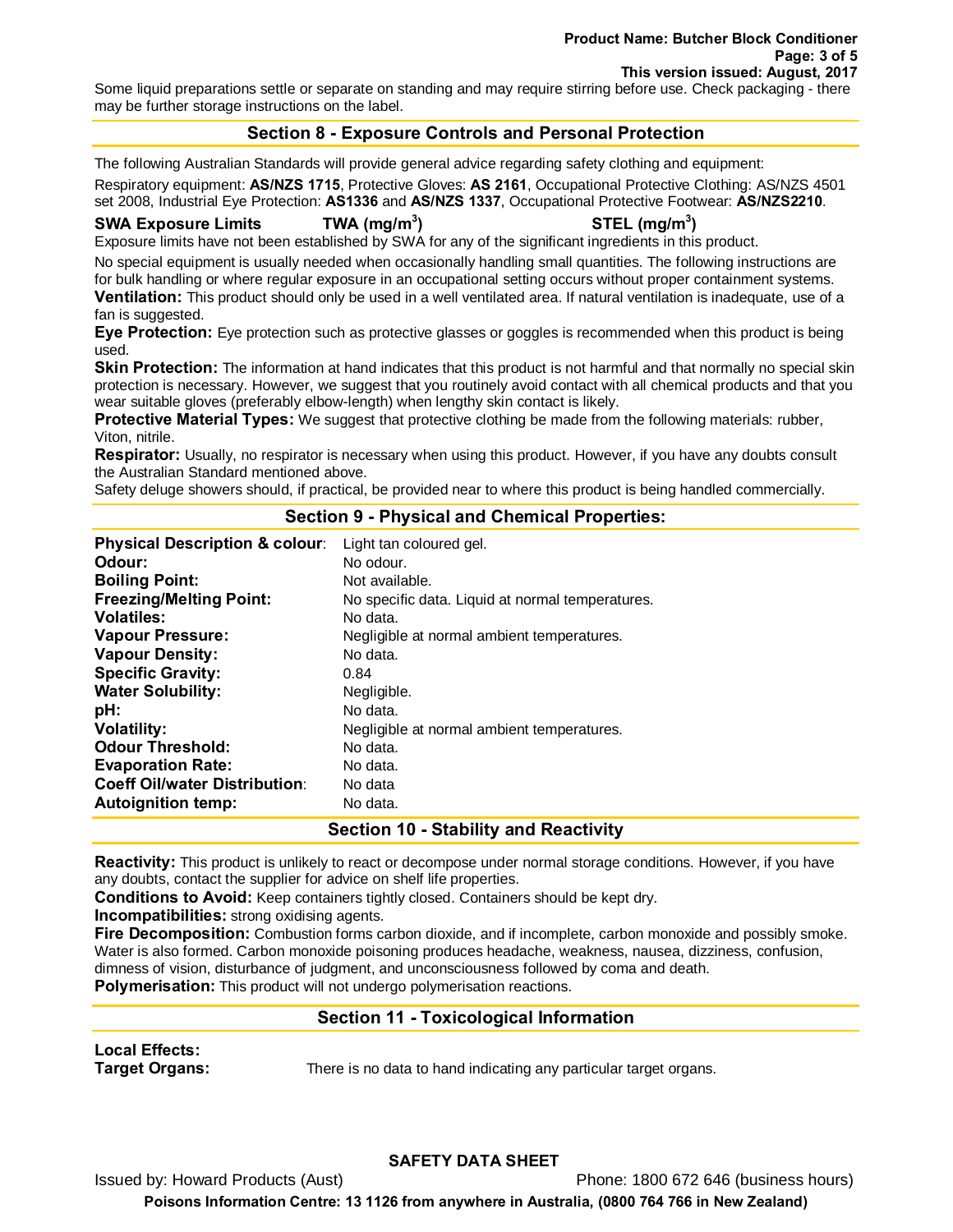#### **Classification of Hazardous Ingredients**

Ingredient **Risk Phrases** 

No ingredient mentioned in the HSIS Database is present in this product at hazardous concentrations.

**Liquid Hydrocarbon:** LD<sub>50</sub> Oral, Rat 5000mg/kg

#### **Potential Health Effects**

#### **Inhalation:**

**Short Term Exposure:** Available data indicates that this product is not harmful. In addition product is unlikely to cause any discomfort or irritation.

**Long Term Exposure:** No data for health effects associated with long term inhalation.

#### **Skin Contact:**

**Short Term Exposure:** Available data indicates that this product is not harmful. It should present no hazards in normal use. However product may be mildly irritating, but is unlikely to cause anything more than mild discomfort which should disappear once contact ceases.

**Long Term Exposure:** No data for health effects associated with long term skin exposure.

# **Eye Contact:**

**Short Term Exposure:** This product may be irritating to eyes, but is unlikely to cause anything more than mild transient discomfort.

**Long Term Exposure:** No data for health effects associated with long term eye exposure.

#### **Ingestion:**

**Short Term Exposure:** Significant oral exposure is considered to be unlikely. Available data shows that this product is not harmful. However, this product may be irritating to mucous membranes but is unlikely to cause anything more than transient discomfort.

**Long Term Exposure:** No data for health effects associated with long term ingestion.

#### **Carcinogen Status:**

**SWA:** No significant ingredient is classified as carcinogenic by SWA.

**NTP:** No significant ingredient is classified as carcinogenic by NTP.

**IARC:** No significant ingredient is classified as carcinogenic by IARC.

## **Section 12 - Ecological Information**

Toxic to aquatic organisms, may cause long-term adverse effects to the aquatic environment. This product is not readily biodegradable. However, likely to degrade slowly in the soil or water and not cause long term problems.

**Fish:** LC<sub>50</sub> Lepomis macrochirus (bluegill sunfish): 10mg/L

## **Section 13 - Disposal Considerations**

**Disposal:** Dispose of small quantities and empty containers by wrapping with paper and putting in garbage. For larger quantities, if recycling or reclaiming is not possible, use a commercial waste disposal service.

# **Section 14 - Transport Information**

**UN Number:** This product is not classified as a Dangerous Good by ADG, IATA or IMDG/IMSBC criteria. No special transport conditions are necessary unless required by other regulations.

## **Section 15 - Regulatory Information**

**AICS:** All of the significant ingredients in this formulation are compliant with NICNAS regulations.

## **Section 16 - Other Information**

**This SDS contains only safety-related information. For other data see product literature.**

#### **Acronyms:**

| <b>ADG Code</b>     | Australian Code for the Transport of Dangerous Goods by Road and Rail $(7^{th}$ edition)                               |
|---------------------|------------------------------------------------------------------------------------------------------------------------|
| <b>AICS</b>         | Australian Inventory of Chemical Substances                                                                            |
| <b>SWA</b>          | Safe Work Australia, formerly ASCC and NOHSC                                                                           |
| <b>CAS number</b>   | <b>Chemical Abstracts Service Registry Number</b>                                                                      |
| <b>Hazchem Code</b> | Emergency action code of numbers and letters that provide information to emergency<br>services especially firefighters |
| <b>IARC</b>         | International Agency for Research on Cancer                                                                            |

## **SAFETY DATA SHEET**

Issued by: Howard Products (Aust) Phone: 1800 672 646 (business hours)

**Poisons Information Centre: 13 1126 from anywhere in Australia, (0800 764 766 in New Zealand)**